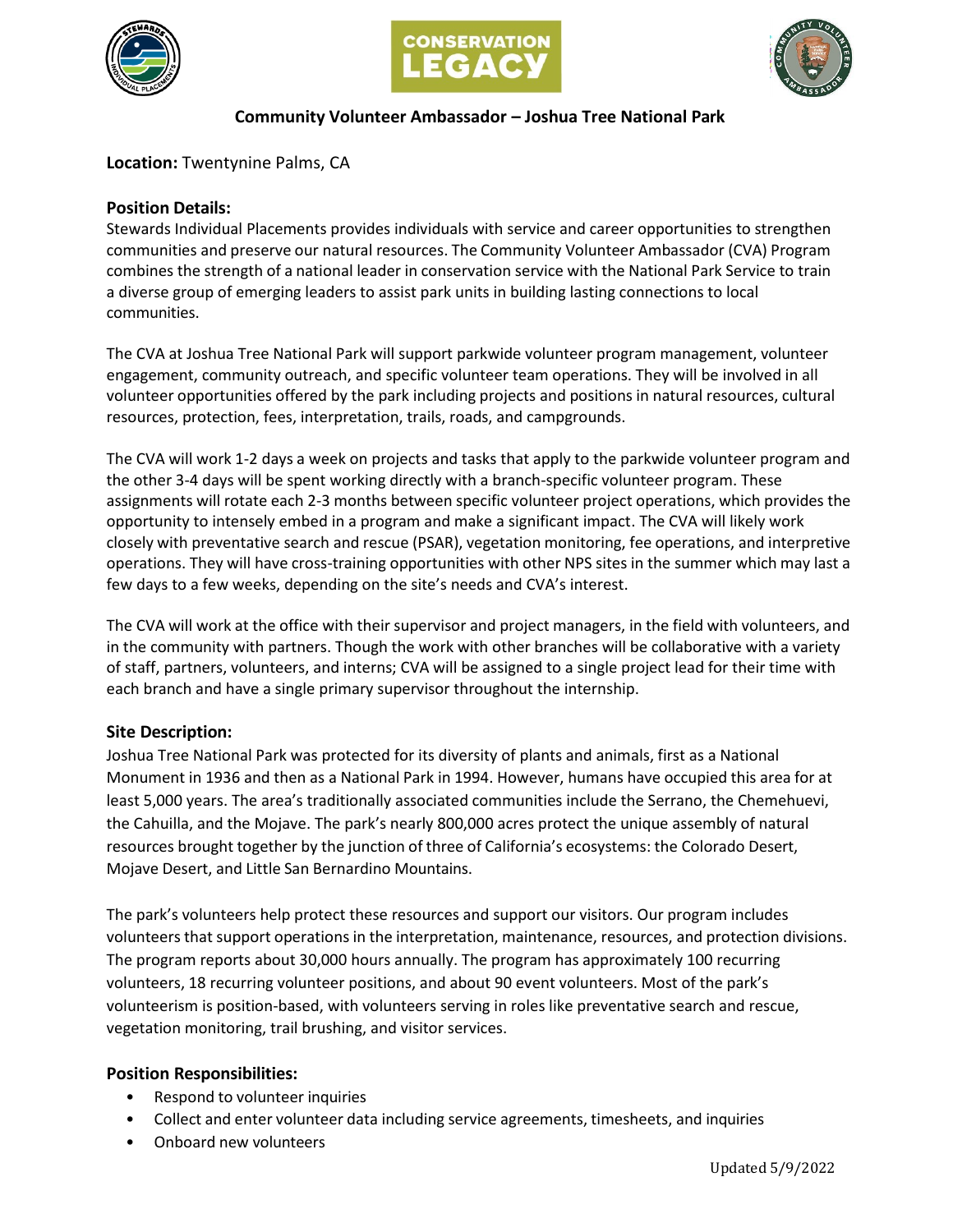





- Lead volunteer policy orientations for volunteers and park staff
- Develop, participate in, and occasionally lead volunteer field projects
- Work with project leads to identify park needs that can be met by volunteers and help develop those programs and/or positions
- Create new or leverage existing community partnerships through outreach
- Facilitate volunteer appreciation and engagement, including annual volunteer appreciation event and volunteer newsletter
- Create written (both physical and digital) resources for volunteers and volunteer supervisors
- Support overall volunteer program operations

#### **CVA Leader Minimum Requirements:**

- Participate in the CVA National Early Service Training in fall/winter 2022/2023
- Be a U.S. citizen or lawful permanent resident
- Be 18-30 years old at time of service (veterans up to 35 years old)
- In possession of or in active pursuit of a Bachelor's degree
- Current driver's license, safe driving record, and reliable personal vehicle
- Honest and dependable
- Organized and detail-oriented
- Enjoys teamwork and collaboration
- Values diversity, equity, and inclusion
- Comfortable asking questions when clarification is needed, rather than guessing
- Submit proof of a Driver's License and undergo a Federal Background Check, upon selection
- US Citizen, or Lawful Permanent Resident Alien of the United States

#### **Preferred Qualifications:**

- Local applicants from the Morongo Basin or Coachella Valley
- Professional writing and communication skills
- Experience in community outreach and/or customer service is preferred
- Creative thinker
- Public speaking experience

#### **Additional Information:**

- Position requires a current driver's license, safe driving record, and reliable personal vehicle
- 1-2 days of weekend work (Fri, Sat, Sun) are required but days are negotiable
- Park housing is 60 minutes from main duty station, so local applicants preferred
- Cross-training opportunities with other NPS sites in the summer
- May have some opportunities to telework
- The CVA will gain diverse experience with all aspects of NPS operations

#### **Benefits:**

- CVA will receive a weekly stipend of **\$500** (additional \$65/week, if housing is not provided)
- Limited health care/childcare benefits
- The position is eligible for an AmeriCorps Education Award \$6,345.00 (pre-tax) upon successful completion of the program
- Professional development funds
- Networking opportunities within the National Park Service and partnering organizations
- Public Land Corps Hiring Authority